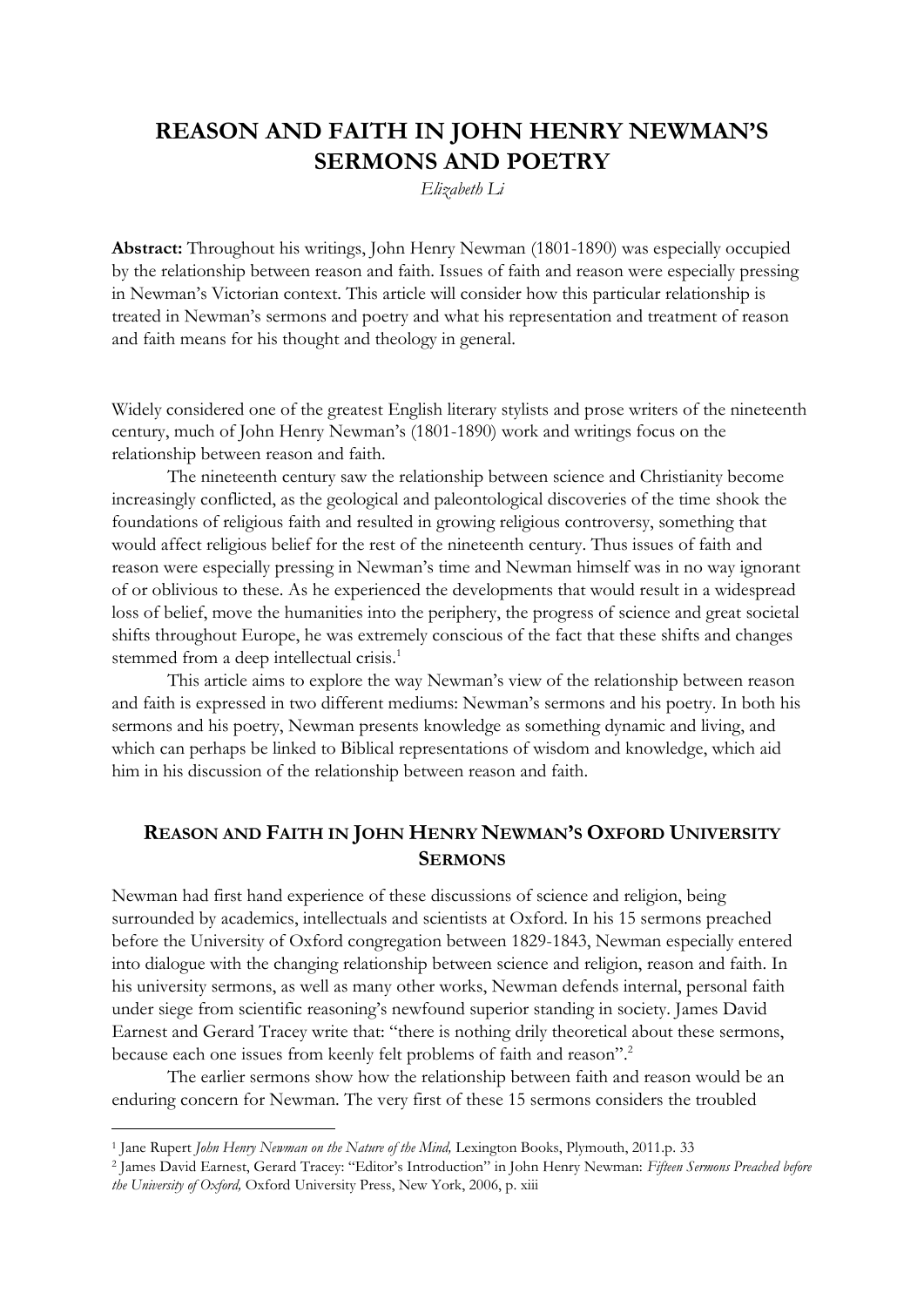#### 228 VIDES 2014

relationship found between learning and Christianity. Whereas, in the rest of the sermons, Newman defends the faith of the simple, he attempts to defend the faith of the learned in Sermon I. He discusses whether it is possible for educated, intellectual people, and especially scientists, to be Christians or whether the Christian faith impedes intellectual and scientific pursuits. As Earnest and Tracey point out, this sermon demonstrates that Newman was sensitive to the fact that "the modern 'religion of science' would necessitate a new Christian apologetics"<sup>3</sup> very early on in his career.

In Sermon I, Newman quite accurately predicted that "as the principles of science are, in process of time, more fully developed, and become more independent of the religious system, there is much danger lest the philosophical school should be found to separate from the Christian Church, and at length disown the parent to whom it has been so greatly indebted". 4 Here Newman foresees how the growing conflict between Christianity and science would result in a loss of faith because Christians would not be properly prepared nor equipped to confront the questions posed by science in a way that would satisfy their own minds. These sermons can then perhaps be considered more prophetic than polemic. "Newman was predicting the direction from which future attacks on Christianity would come and trying to prepare a generation of young clerics for the battles they would one day have to fight". 5

Basil Mitchell points out that Newman's thought and his sermons are of a strongly dialectical nature as his focus always depends on whom he is arguing with. Often, and especially in the 15 University Sermons, Newman's opponent is Whately and other Oriel men who advocated a Lockean view of reason. However, at times: "[Newman] is facing the other way and confronting those who think of faith as a basic commitment which is independent of reason, either because we enjoy a kind of direct awareness of God or because we can rely unquestioningly on scripture or some other religious authority".<sup>6</sup>

In Sermon 13, Newman makes his views of the relationship between reason and faith especially clear. Newman meditates on the faith of Peter and exemplifies frequent instances where faith and reason seem at odds in the actions and life of Peter: "If ever Faith forgot self, and was occupied with its Great Object, it was the faith of Peter. If in any one Faith appears in contrast with what we commonly understand by Reason, and with Evidence, it so appears in the instance of Peter. When he reasoned, it was at times when Faith was lacking"<sup>7</sup>. Newman muses that reason and faith are strongly contrasted in the life of Peter, and yet Peter tells us to carefully exercise our reason "an exercise both upon Faith [...] and upon the Object of [Faith]". Sermon 13 takes its starting point from 1 Peter 3:15, which Newman quotes: "But sanctify the Lord God in our hearts: and be ready always to give an answer to every man that asketh you a reason of the hope that is in you with meekness and fear".

According to Jamieson, Faussett, and Brown's Bible Commentary, a "reason" could also mean a reasonable account. This particular verse

refutes Rome's dogma, "I believe it, because the Church believes it". Credulity is believing without evidence; faith is believing on evidence. There is no repose for reason itself but in faith. This verse does not impose an obligation to bring

<sup>3</sup> Ibid., xxix

<sup>4</sup> John Henry Newman: *Fifteen Sermons Preached before the University of Oxford,* Oxford University Press, New York, 2006 p. 23

<sup>5</sup> Earnest & Tracey p. xxvii

<sup>6</sup> Basil Mitchell: "Newman as a Philosopher", in Ian Ker and Alan G. Hill (eds.) *Newman after a Hundred Years* Oxford University Press 1990, pp. 223-246, p. 240.

<sup>7</sup> Newman 2006, p. 173.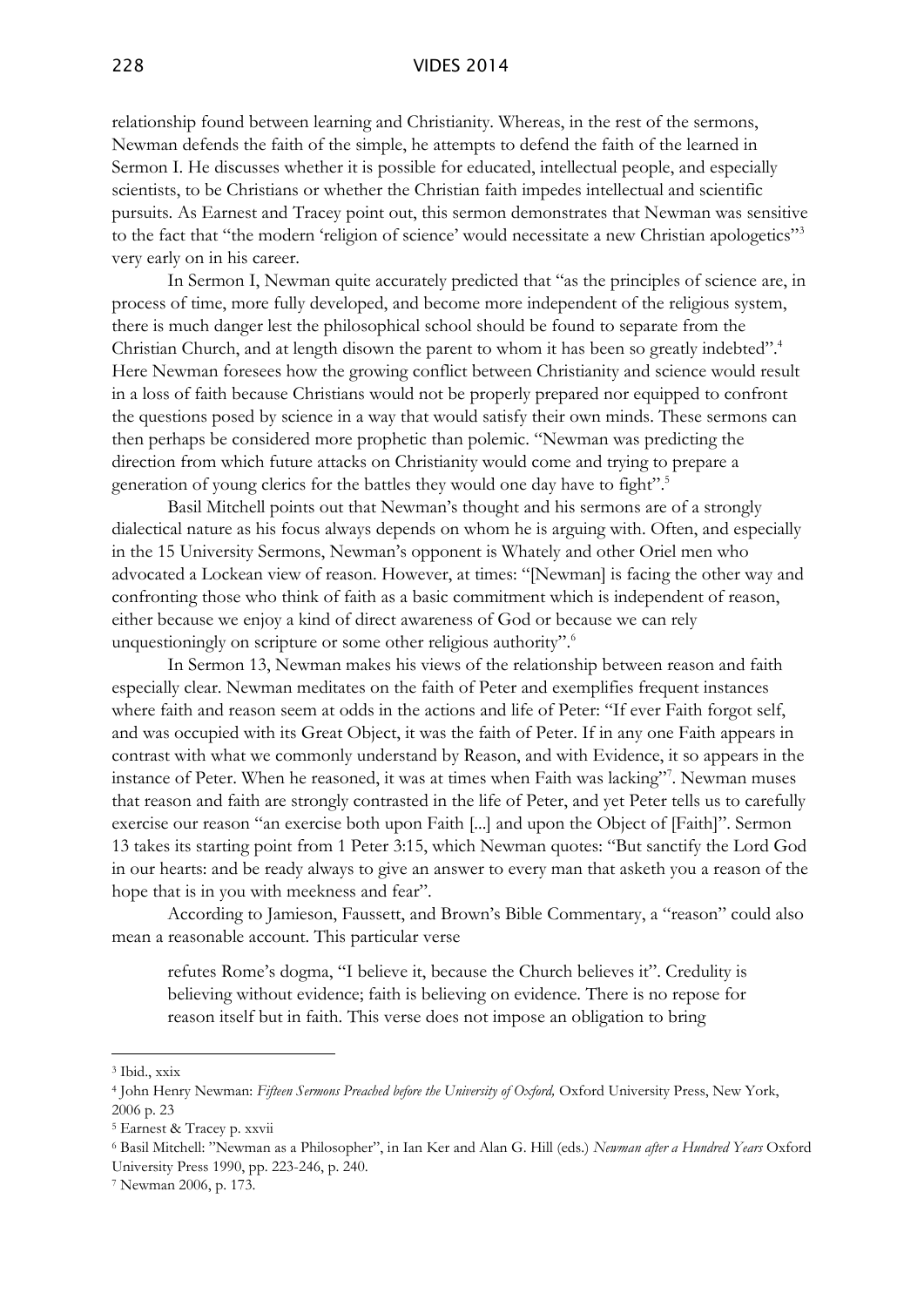forward learned proof and logical defense of revelation. But as believers deny themselves, crucify the world, and brave persecution, they must be buoyed up by some strong "hope"; men of the world, having no such hope themselves, are moved by curiosity to ask the secret of this hope: the believer must be ready to give an experimental account "how this hope arose in him, what it contains, and on what it rests".<sup>8</sup>

Newman defines reason as the faculty of gaining knowledge without direct sense perception: Newman states that all men reason and that reasoning is nothing but gaining truth from former truth: Reasoning is a "living spontaneous energy within us, not an art"<sup>29</sup>. It is important to distinguish between two processes - the "original process of reasoning" and "the process of investigating our reasonings". <sup>10</sup> The important point here is that "all men have a reason, but not all men can give a reason"<sup>11</sup>. Newman denotes these distinct processes reasoning or arguing; conscious or unconscious reasoning or Implicit Reason and Explicit Reason. To the latter, he explains, belong the words, science, method, development, analysis, criticism, proof, system, principles, rules. Importantly, Faith, which Newman considers a reasonable process, is not necessarily founded on these processes that form the explicit form of reasoning. In fact, Newman is in doubt of faith being compatible with these processes in any way.

Rupert points out that when it comes to the personal relationship to God "we reason through a converging mode of thought implicit in our Image of God that, on reflection, we can also make consciously explicit".<sup>12</sup> Newman himself argues for this type of convergent reason and views it as being "foundational to the scientific or theoretical reasoning of theology whose abstractions are only partially capable of making it explicit"<sup>13</sup>. Newman importantly warns us against a one-sided and non-convergent view of reason, which is under attack from the increasingly dominant view that the only true form of reason is that which is represented by science and is based on sense perception.

In fact, Newman's understanding of knowledge seems deeply rooted in Biblical representations of knowledge and wisdom. He writes in his sermon on *Wisdom, as Contrasted with Faith and with Bigotry:* "It is not the mere addition to our knowledge which is the enlargement, but[…] the movement onwards, of that moral centre[…] a connected view[…] the knowledge, not only of things, but of their mutual relations. It is organized, and therefore living knowledge". 14

Comparing this to the Biblical *logos,* there are many similarities to be drawn. Here logos, or wisdom is similarly represented as a living, dynamic, creating and holistic force which "was with God and [...] was God"<sup>15</sup>. Similarly the Old Testament wisdom literature portrays knowledge, or wisdom, in a personified form. It does seem, however, that Newman warns against an overemphasis of either reason or faith. In Sermon 13 he writes:

Nothing would be more theoretical and unreal that to suppose that true Faith cannot exist except when moulded upon a Creed, and based upon Evidence; yet

<sup>8</sup> Robert Jamieseon; Andrew Robert Fausset, and David Brown: *Jamieson, Fausset, and Brown's Commentary on the Whole Bible,* Zondervan, 1961.

<sup>9</sup> Newman 2006 p. 177.

<sup>10</sup> Ibid.

<sup>11</sup> Ibid., p. 178.

<sup>12</sup> Rupert, p. 34

<sup>13</sup> Ibid.

<sup>14</sup> Newman 2006, p. 195

<sup>15</sup> *The Holy Bible,* John 1:1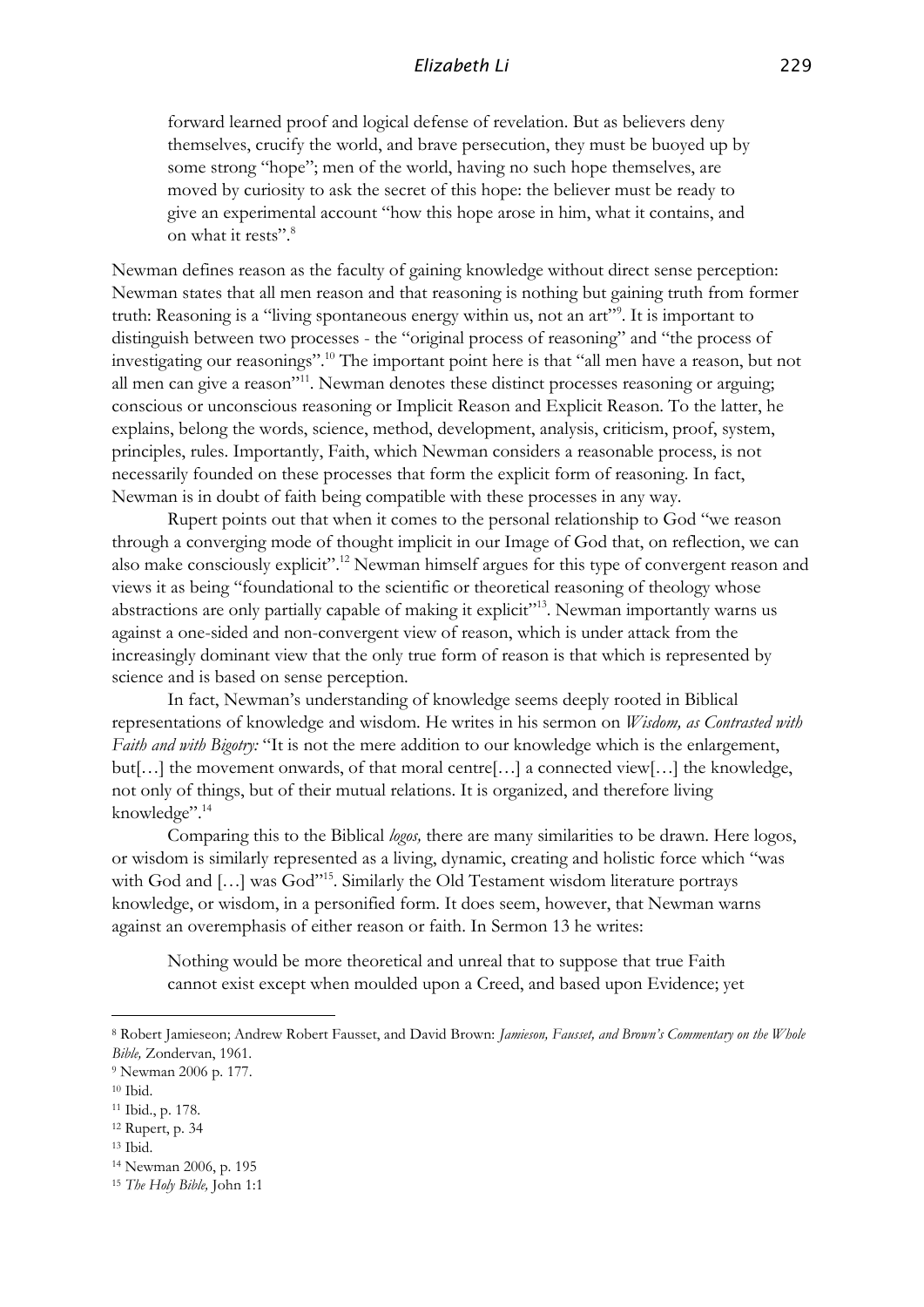nothing would indicate a more shallow philosophy than to say that it ought carefully to be disjoined from dogmatic and argumentative statements. To assert the latter is to discard the science of theology from the service of religion; to assert the former, is to maintain that every child, every peasant, must be a theologian. Faith cannot exist without grounds or without an object; but it does not follow that all who have faith should recognize, and be able to state what they believe, and why. Nor, on the other hand, because it is not identical with its grounds, and its objects, does it therefore cease to be true Faith, on its recognizing them.[...] True Faith, then, admits, but does not require, the exercise of what is commonly understood by Reason.<sup>16</sup>

As shall be made clearer in the analysis of Newman's poetry, faith brings with it the realisation that our reason is flawed and inadequate, due to mankind's fallen state.

## **REASON AND FAITH JOHN HENRY NEWMAN'S POETRY**

Newman had a special gift for figurative language which exhibited rhetorical and imaginative flair, which he not only demonstrated in his prose, but also his poetry. Gerard Magill writes that "[i]n the wake of Romanticism [Newman] used the imagination in his theological method to portray the intellectual depth of religious belief".<sup>17</sup> Similar to his sermons and theological writing, Newman's poetry treats questions of faith and reason.

It is possible to liken Newman's attitude to and view of poetry to his concept of implicit reason: Gregory Goodwin writes that Newman makes reference to ""an unscientific reasoning" found in "rude as well as... gifted minds"" and compares "this form of reasoning to poetry's "spontaneous outpouring of thought"".<sup>18</sup> However, Newman did not believe there was reason to divide poetical and theological ways of thinking as these could be considered such different approaches that could not possibly be confused, and "Newman […] would never have thought that poetry however high it aimed could partake of the same supernatural guarantee - unless of course it was religious poetry"<sup>19</sup>.

Much of Newman's poetry has a distinctively religious character. In a sense, the sermon and the poem are quite similar forms of writing, as both can find expression through the spoken word. In the poem, *A Thanksgiving,* Newman expresses his gratefulness to God:

For blessings given, ere dawning sense Could seek or scan Thy grace[...] Blessings, when reason's awful power Gave thought a bolder range"

The poem ends with the stanza: Deny me wealth; far, far remove the lure of power or name; Hope thrives in straits in weakness love, And faith in this world's shame.

<sup>16</sup> Newman 2006, p. xciii.

<sup>17</sup> Gerard Magill: "Moral Imagination in Theological Method and Church Tradition: John Henry Newman, *Theological Studies* 53, pp. 451-475, 1992, p. 451.

<sup>18</sup> Gegory H. Goodwin: "Keble and Newman: Tractarian Aesthetics and the Romantic Tradition, *Victorian Studies* Vol. 30, No. 4, pp. 475-494, 1987 p. 481.

<sup>19</sup> Goodwin p. 481.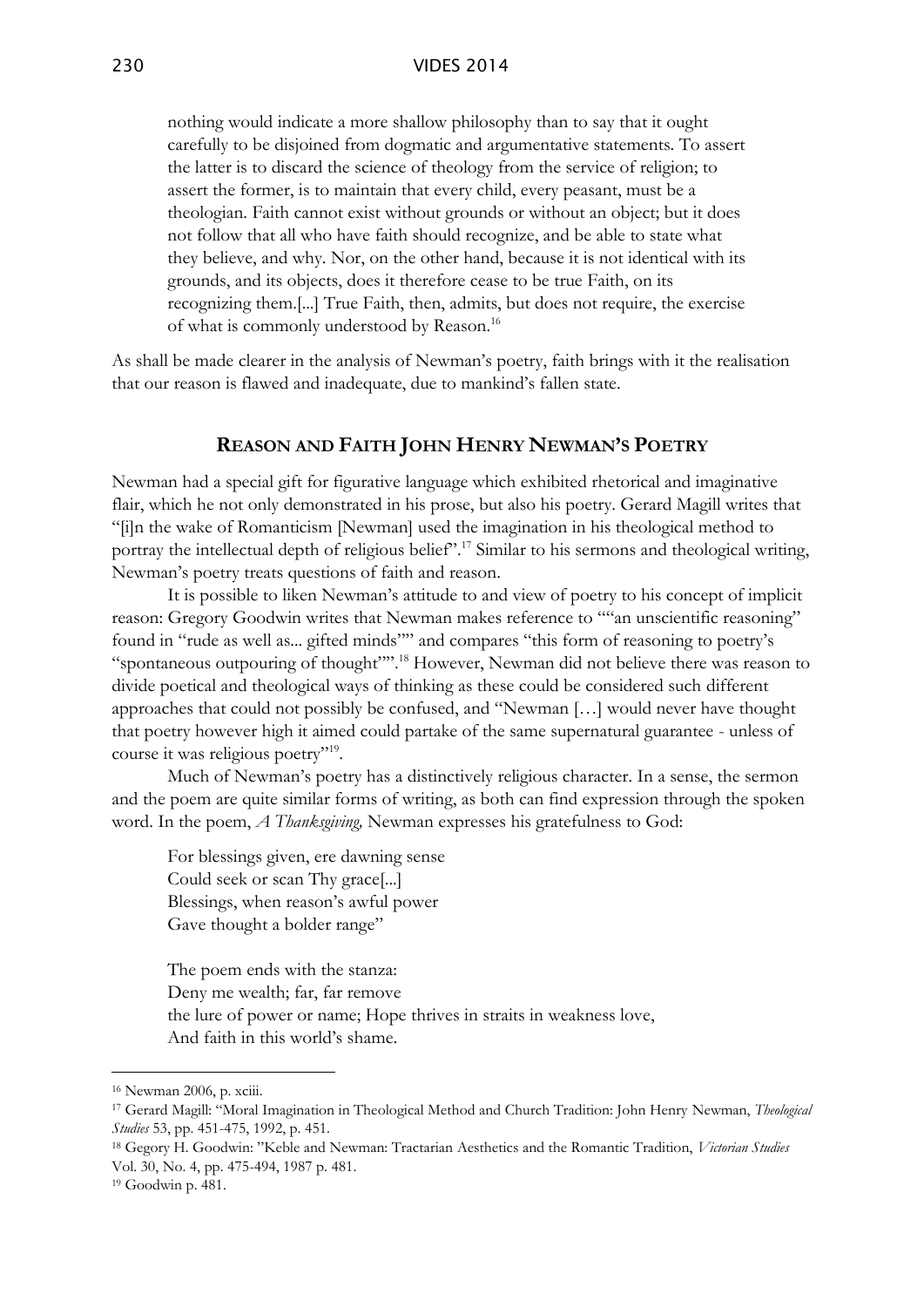Here criticism is leveled at the over-emphasis of reason and Newman especially highlights the hope found in faith. Furthermore, the first two lines emphasise that God's blessings were given to mankind before man had "sense" to seek out God's grace.

It is important to note that Newman's criticism is not of reason in itself, but rather its inflated role and its positioning above other "habits of mind". The power of reason alludes to the fact that man places faith in his own abilities and intellect, however, true hope is found in the acknowledgement of our weakness and shame, and the proper attitude is humility.

We see this further elaborated and also see the distinction outlined between implicit and explicit reason, as defined in Sermon 13, in the poem *The Elements.* In *The Elements* Newman's criticism of physical and natural scientific reasoning's superior standing can in particular be traced. The important thing is not whether man's reason and faith are compatible, but rather than man recognise his fallen state:

Thus God has will'd That man, when fully skill'd Still gropes in twilight dim; Encompass'd all his hours By fearfullest powers Inflexible to him. That so he may discern His feebleness, And e'en for earth's success To Him in wisdom turn Who holds for us the keys of either home, Earth and the world to come.

Thus God's wisdom surpasses all human attempts at knowledge, and our endeavours, whether they be scientific, philosophic or theological, should rather be in aid of us understanding our own shortcoming and recognising that all we have is from God, and given to us through grace, not through our understanding, our ability to reason or the strength or weakness of our faith.

In Newman's discussion of scientists' and philosophers' view of Christianity, he focuses on this particular aspect: "Such men often regard Christianity as a slavish system, which is prejudicial to the freedom of thought, the aspirations of genius, and the speculations of enterprise; an unnatural system, which sets out with supposing that the human mind is out of order"<sup>20</sup>. However, for Newman these claims are the product of intellectual pride. For him Christianity does not strangle or hamper research or restrict progress: "we have no reason to suppose that [God] forbids lawful knowledge of any kind..."<sup>21</sup> Rather the fall of man is a dogmatic fact and the entire Christian belief system is contingent on this particular doctrine, as it was for this reason Christ died on the cross. In many of Newman works, we are continually reminded of the Fall and the consequences of the Fall. As Earnest and Tracey point out: "Newman concedes that humility, which he regards as indispensable to successful scientific research, can be achieved merely by experiencing error and failure"<sup>22</sup>. However, according to Newman, without the Christian perspective, this humility will never reach a similar level of

<sup>20</sup> Newman 2006, p. 23.

<sup>21</sup> Ibid., p. 17.

<sup>22</sup> Earnest & Tracey, p. xxxvi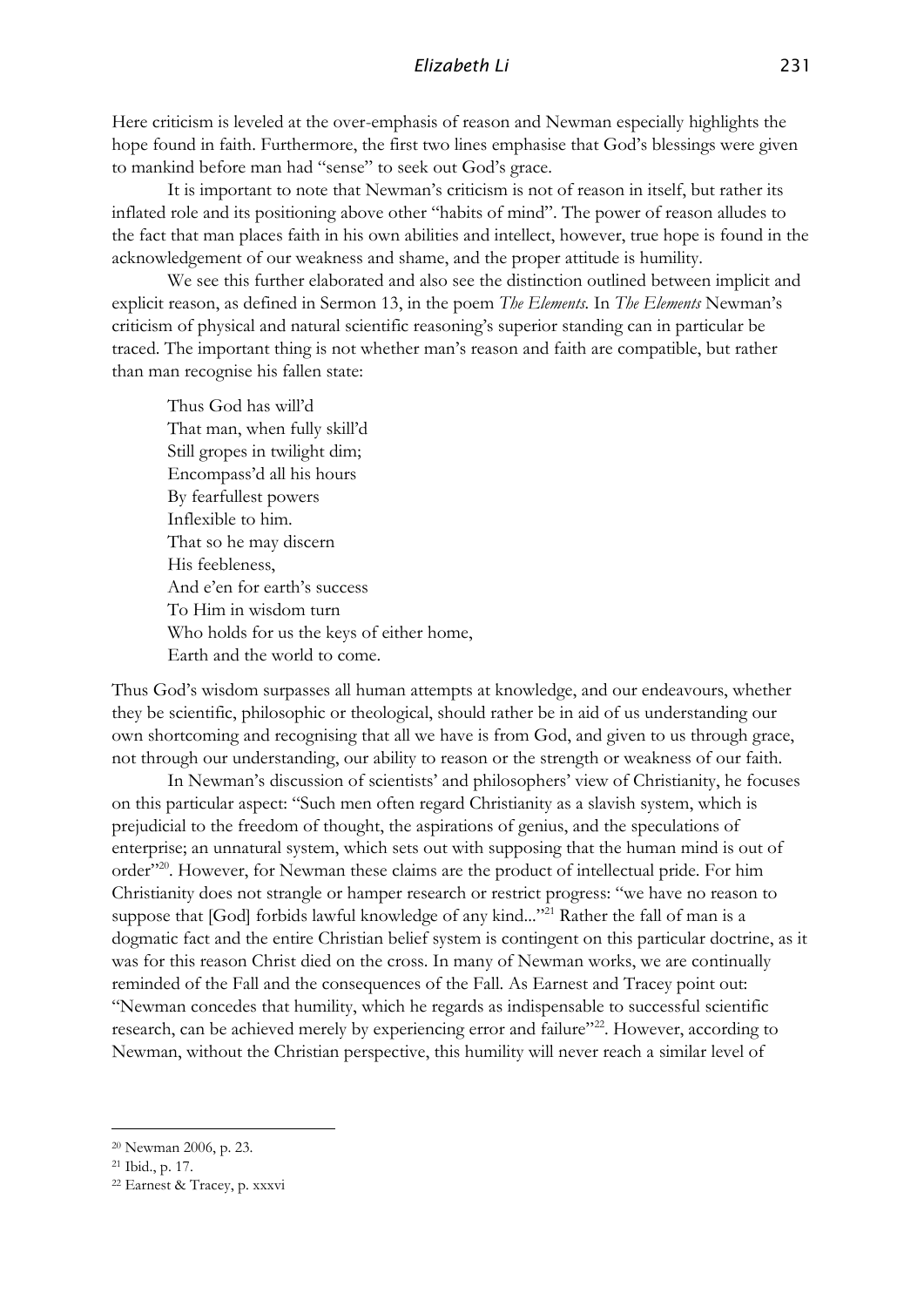profoundness: "The philosopher confesses himself to be imperfect; the Christian confesses himself to be sinful and corrupt"23.

In the end, one might therefore argue that reason and faith, although important faculties endowed to humans by God, are both inferior to the grace of God. Newman himself explains:

The merit of faith is due to the fact that it is an act of free will done with the aid of grace, and not the mere admission of conclusions whose logical necessity prevents the intellect from dissenting. Faith is the gift of God and not a mere act of our own, which are free to exert when we will. It is quite distinct from an exercise of reason, though it follows upon it[…]. The absolute and perfect certitude of divine faith does not rest on reasoning or human motives, but solely on the fact that God, the Eternal Truth, who cannot deceive nor be deceived has spoken<sup>24</sup>.

Faith rests on the authority and the grace of God and not on arguments, which are only the steps towards faith and gaining deeper knowledge of God.

Goodwin also makes this point clear: "Literature is not a science, Newman tells us. Rather, literature is an account of human history not as religion would have it, but as humanity is without religion's illuminating aid. Newman allows that literature may be tinctured by a religious spirit and gives as his example Hebrew literature as in the Old Testament"<sup>25</sup>. However, in Newman's view, the Bible is more than literature as it "certainly is simply theological, and has a character imprinted on it which is above nature". Ordinary and worldly literature can then be considered an expression of the loss of innocence and fall of man, as man is "sure to sin and his literature will be an expression of his sin, and this whether it be heathen or Christian"<sup>26</sup>. Newman demonstrates the double-sidedness of man's artistic creations as reflecting man as a dual creature both fallen and created in God's image. Thus literature "will have the beauty and the fierceness, the sweetness and the rankness of the natural man"27.

Just as science and reason cannot replace religion, literature is no substitute either. Science and literature can both be viewed as forms of human knowledge. As Goodwin notes Newman argued that

knowledge, […] whether discovered and expressed by literature or science is no substitute for religion. Science proceeds by deductions and literature by conclusions and inferences, but neither has the power to display directly the concrete realities of supernatural religion. All human forms of knowledge are founded upon doubt, a fact that Newman believed was observable in the very nature of language, where every affirmation suggests its own negation: "To say that a thing *must* be is to admit that it *may not* be". Religious knowledge does not admit of doubt because its foundations are not merely in language, but in the testimony of "facts and events, by history" It is not "a deduction from what we

<sup>23</sup> Newman 2006, p. 22.

<sup>24</sup> Newman "Theses de Fide", in "Cardinal Newman's Theses de Fide and His Proposed Introduction to the French Translation of the University Sermons", H. Tristram (ed.), *Gregorianum* 18, pp. 226-241, 1937, p. 226-227. <sup>25</sup> Goodwin p. 488.

<sup>26</sup> John Henry Newman *The Idea of a University,* University of Notre Dame Press, 1982, p. 173.

<sup>27</sup> Ibid., p. 237.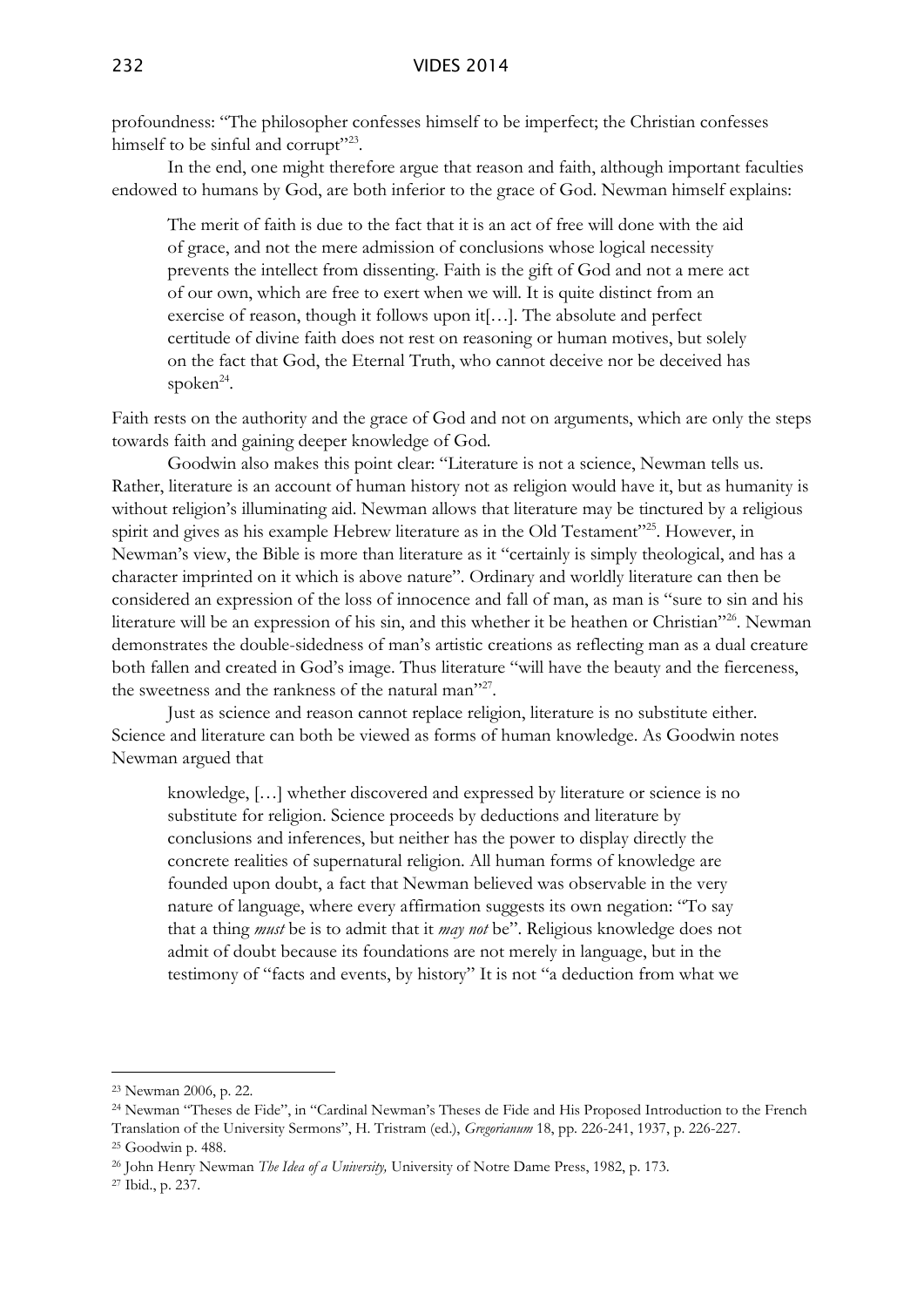know"; it has "ever been synonomous with revelation". To attempt to build a religion upon inference - on science, literature or art - is to invite skepticism<sup>28</sup>.

When approaching the issue of faith and reason, it often seems to be presented as an issue of an irreconcilable dichotomy. However, as we see in Newman's work, faith and reason are not necessarily opposites, nor necessarily in conflict with one another.

The above quote underlines an interesting perspective on the relationship between reason and faith. Whereas human knowledge is based on doubt, faith can be seen as the opposite of doubt. To some extent this relates to Newman's remark that reason can be considered a "critical" rather than "creative" faculty<sup>29</sup>. Faith on the other hand is more than believing based on evidence or conclusions reached through formal logic reasoning.

The relationship between faith and reason is thus, in Newman's view, not a one to one relationship. Although these two categories are often opposed to each other as level, in Newman's terminology, habits of mind, a simple comparison is not possible. It is not a question of one of them being better or more important than the other. They reflect different things about humankind and man's relationship to God. There is thus no inherent divide between faith and reason. Both reflect us as creatures made in God's own image, however, only faith, and the revelation we gain through faith, truly instills in us an understanding of our fallen nature, the fallibility of our own reason, and the sovereignty of God's wisdom.

## **BIBLIOGRAPHY:**

Earnest, James David; Gerard Tracey: "Editor's Introduction" in John Henry Newman: *Fifteen Sermons Preached before the University of Oxford,* Oxford University Press, New York, 2006.

Goodwin, Gregory: "Keble and Newman: Tractarian Aesthetics and the Romantic Tradition", *Victorian Studies,* Vol. 30, No. 4, pp. 475-494, 1987.

Horgan, John D.: "Newman on Faith and Reason", *Studies: An Irish Quarterly Review,* Vol. 42, No. 166, pp. 132-150, 1953.

*The Holy Bible,* English Standard Version, Harper Collins, 2002.

James C. Livingson, Francis Schüssler Fiorenza: *Modern Christian Thought: The Enlightenment and the Nineteenth Century, Volume 1*

Jamiesen, Robert; Andrew Robert Fausset, and David Brown: *Jamieson, Fausset, and Brown's Commentary on the Whole Bible,* Zondervan, 1961.

Ker, Ian; Terrence Merrigan (eds.): *The Cambridge Companion to John Henry Newman*

Magill, Gerard: "Moral Imagination in Theological Method and Church Tradition: John Henry Newman, *Theological Studies* 53, pp. 451-475, 1992.

Mitchell, Basil: "Newman as a Philosopher", in Ian Ker and Alan G. Hill (eds.) *Newman after a Hundred Years,* pp. 223-246, Oxford University Press, 1990.

<sup>28</sup> Goodwin p. 492.

<sup>29</sup> Newman, 2006, p. 131.